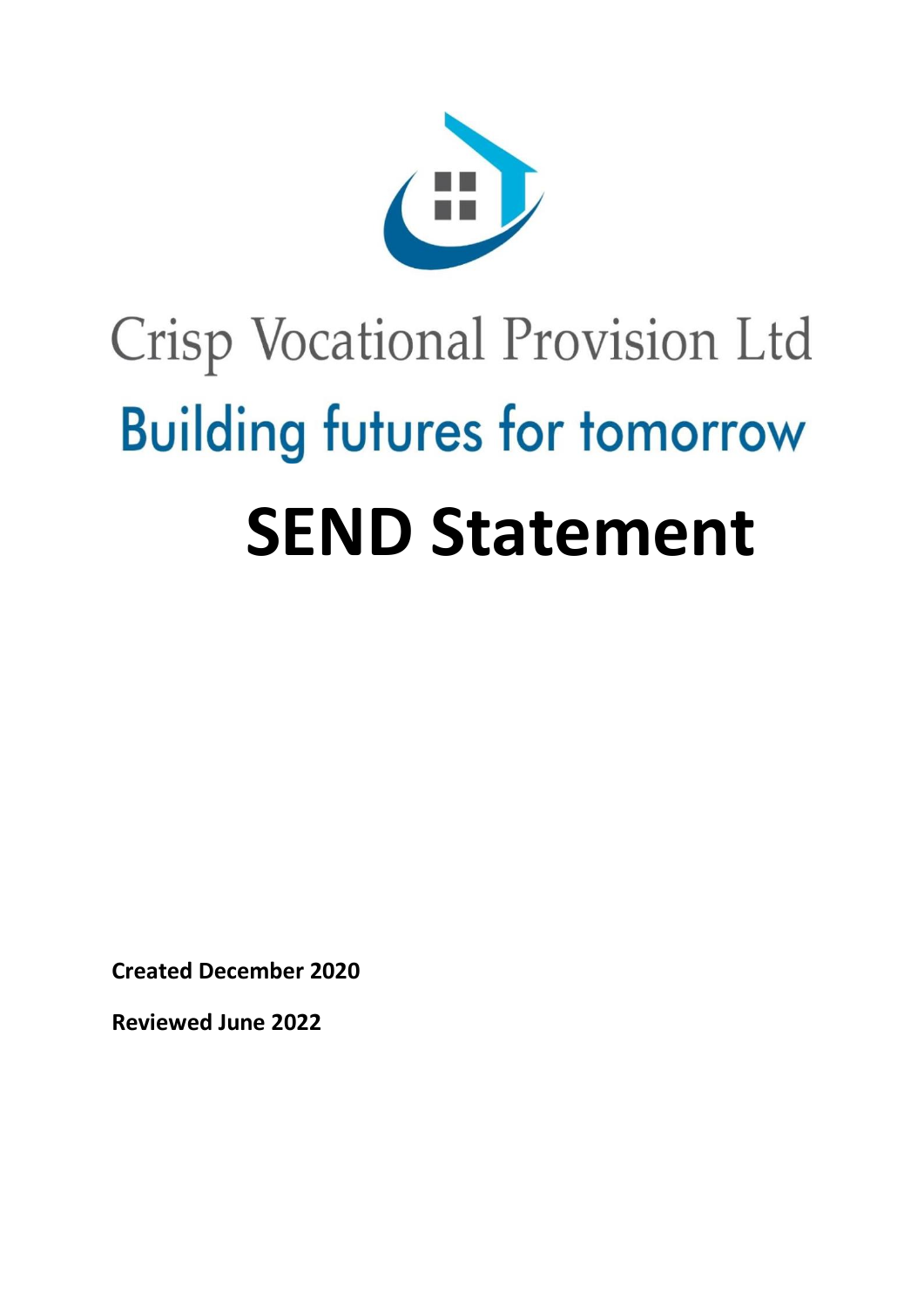# **SEND Statement**

The SEND Statement should be read in conjunction with CRISP Vocational Provision schemes of work and policies on SEND, Behaviour, Admissions, Equality and Safeguarding.

# **Special Educational Needs and Disabilities (SEND)**

All students with SEND or a disability should have access to a broad and balanced curriculum and should be fully integrated into the provision. The vast majority are taught in classes alongside their peers, by subject teachers and study the curriculum appropriate to their age. All staff are aware of their responsibilities with regard to teaching and planning. They aim to:

- Provide suitable learning challenges
- Meet the students' diverse learning needs
- Remove barriers to learning and assessment

There may be a small number of students for whom withdrawal from some part of the curriculum is beneficial. This may be to provide literacy /numeracy intervention. The provision recognises that withdrawal can limit access to the curriculum and can sometimes have a negative impact and seeks to minimise this. Parents and students are fully involved in these decisions. Reasonable adaptions will be made to all policies and procedures in school to ensure that all students with SEND can access a broad and balanced curriculum.

# **Supporting Staff**

Subject teachers are responsible for matching their teaching and learning strategies to the needs and abilities of each individual. They use a range of strategies to develop the student's knowledge, understanding and skills. Appropriate materials are modified or support is provided to enable the students with SEND to access learning or assessment tasks.

The school and teachers regularly review issues relating to the students with SEND. This includes classroom organisation, teaching styles and methods, materials and tasks to determine how these could be improved. We are fully committed to supporting colleagues. We offer a range of services to staff with regard to managing students and assisting with both the academic and emotional wellbeing of students. The current system offers the following support for classroom teachers:

- Information and advice on individual students
- Information and guidance on appropriate teaching strategies
- Through TA allocation; in class support focussing on learning needs

# **IDENTIFICATION**

#### **Identification of students with SEND results from:**

- Information from either the primary or previous school Dyslexia Screening
- Teacher referrals
- Parent referrals
- Pupil self-referrals
- Referral from an outside agency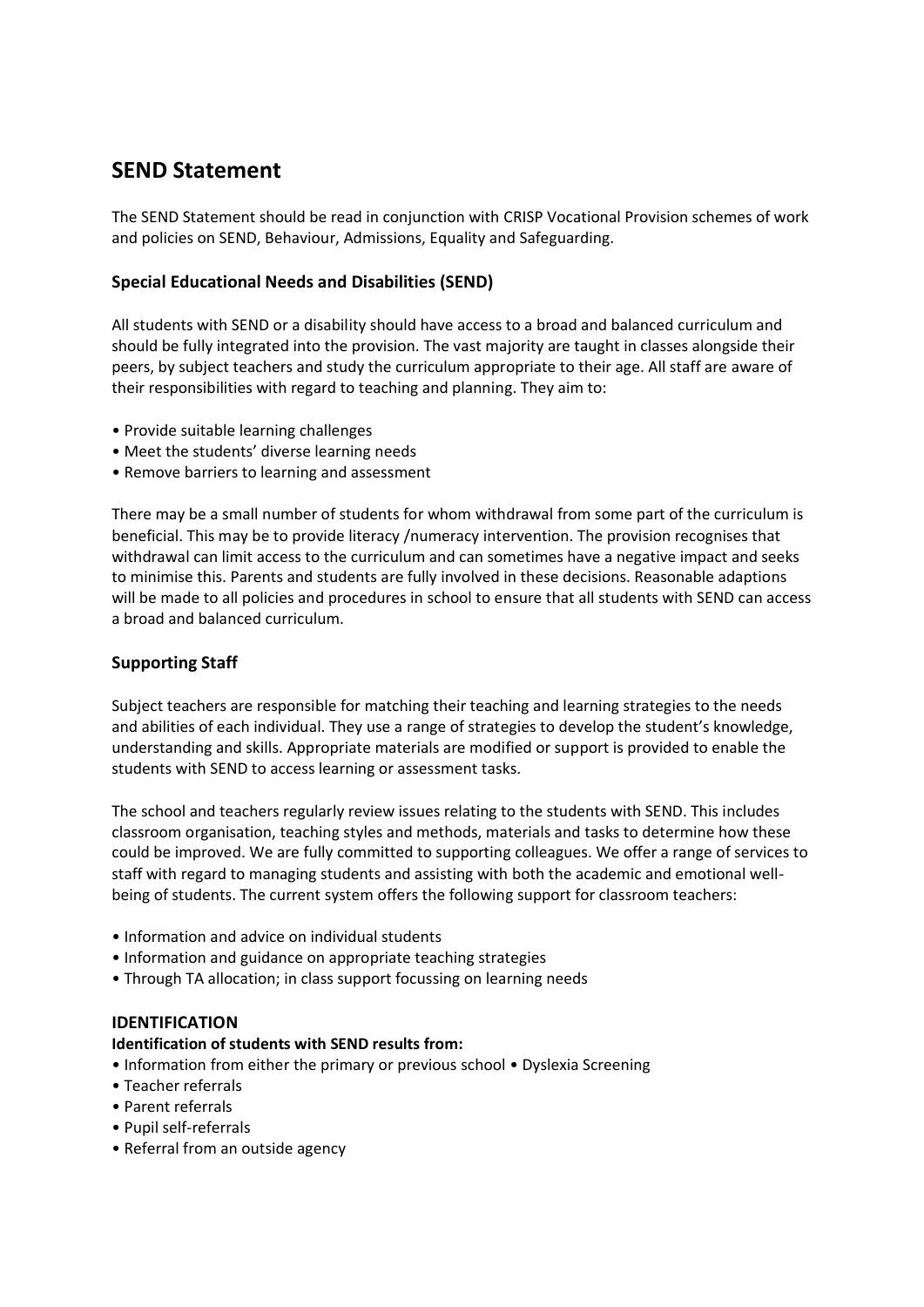#### **SEND PROVISION AND REFERRAL PROCESS**

#### **Wave 1 Provision**

High quality inclusive teaching in the classroom, clearly targeted at all students' needs and prior learning, is the basis of Wave 1 provision. Lesson planning and schemes of work are designed to move students from where they are to where they need to be.

A student might be identified as in need of additional assistance in class because they are already known to have a special educational need or they are not making expected progress.

The student may already be on the SEND register but other students can be identified for investigation by the class teacher if they begin experiencing difficulties with the curriculum. Either way it is the class teacher's responsibility to intervene in order to enable the student to make progress. Wave 1 intervention is delivered by the classroom teacher as part of their responsibility to ensure that all students in the class succeed. Intervention may be in the form of:

- Additional support from TA or support staff
- Differentiated materials and teaching strategies
- Different learning experiences
- Reward systems
- Learning targets
- Additional teacher time
- Class grouping / seating plan
- Home programmes of work
- Discussion with parent / carers on support at home

#### **Wave 2 Provision**

A student is identified as not making progress despite wave 1 intervention. There may be a lack of progress across several subject areas (core subjects). Alternatively, a student has a known special educational need which requires additional support. At this point, some discussion will be needed as to additional support the school can provide. Wave 1 provision will continue, plus there may be additional time limited tailored intervention/support which might include:

• Meeting with the student/parents to discuss concerns and strategies to support learning • Meeting with teachers to discuss strategies and support

- Advice to teachers on appropriate teaching and learning strategies
- In class support from TA
- Modification of timetable

• Liaison with or referral to external specialists for further advice • Collating information and recommended strategies for teachers

#### **Wave 3 provision**

Certain students with significant learning difficulties may require further, personalised intervention. Provision at Wave 1 and 2 will continue but in addition there will be an increasingly individualised programme, which may include:

- Collating and updating information and recommended strategies
- Advising classroom teachers and TAs of these strategies
- Referral to external agencies for diagnostic assessment and work with an individual
- Review of the interventions available and actively exploring new ways of supporting students •